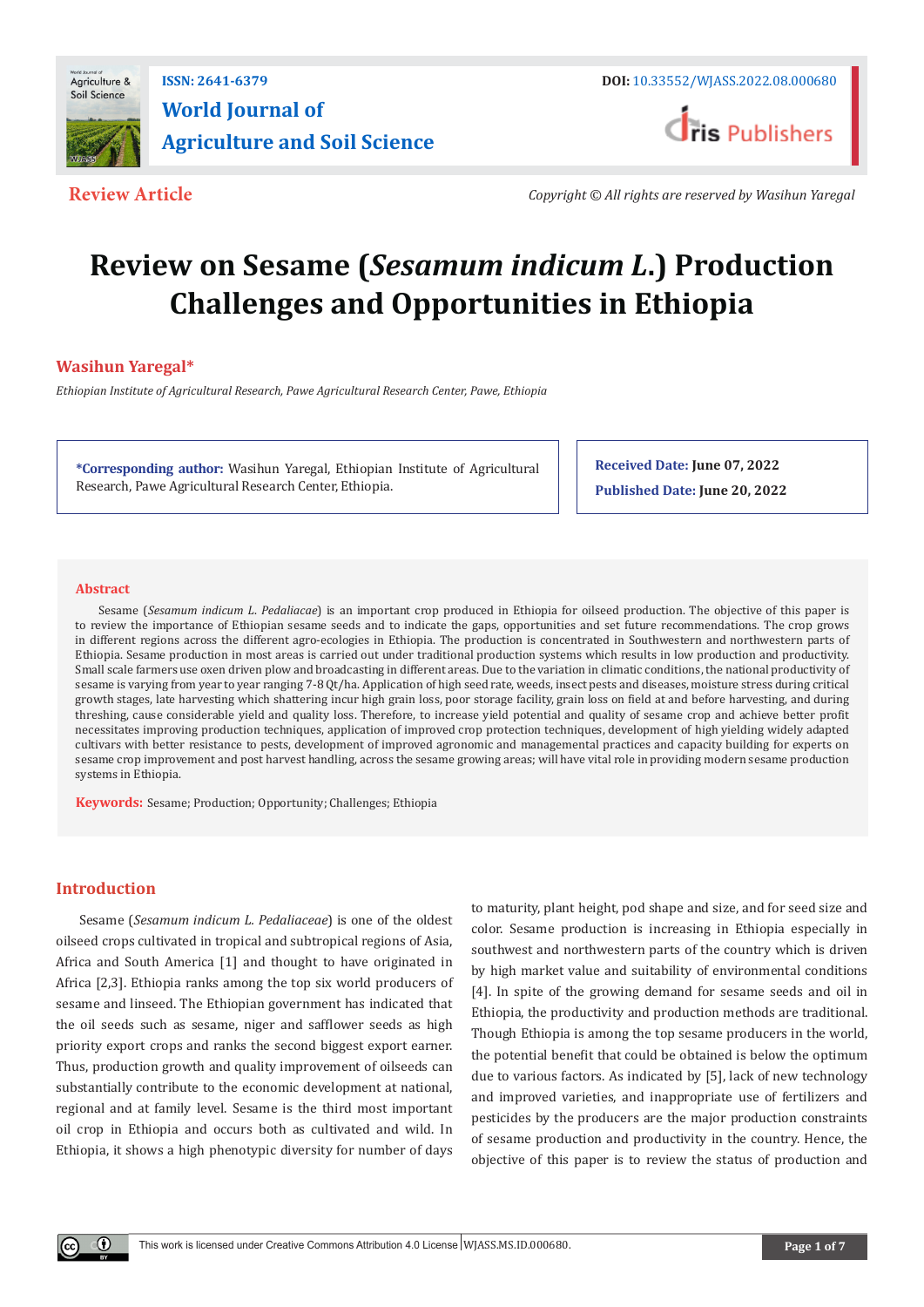productivity and importance of Ethiopian sesame seeds, and to indicate the gaps, opportunities and set future directions.

#### **Ecology, Composition and Importance of Sesame**

 Sesame is an annual plant which can grow well in many ecological regions of tropical and subtropical climates. It grows on a wide range of soils; however, well-drained, loose, moderately fertile and sandy alluvial soils that have a pH value between 5.5 and 8.0 are very suitable for sesame production and is quite resistant to moisture stress [6]. Due to its tap roots, the plant is highly resistant to drought and can provide good harvests even when only stored soil water is available [7]. However, moisture levels before planting and flowering have great impact on the seed yield. Sesame requires a minimum of 300-400 mm of rainfall per growing season but is sensitive to wet condition and has a very low salt tolerance character [8]. Depending on the climate, sesame can be cultivated at altitudes up to 1600 m [7]. Planting sesame is the most critical phase of its management and successful establishment of sesame requires careful seedbed preparation and close attention to soil moisture. Once established, sesame is capable of withstanding a higher degree of water stress than any other cultivated plants. However, it requires adequate moisture during germination and early growth for reasonable yields [9].

Sesame seed comprises 50-60% oil and 40% protein [2,10]. It has been found that sesame oil is unique among vegetable oils because of its high contents of natural antioxidants such as sesamin, sesamol and sesamolin. The antioxidants make the oil very stable and it has, therefore, a long shelf life [11]. In sesame oil, oleic and linoleic acids are the predominant fatty acids and make up more than 80% of the total fatty acids. The high levels of unsaturated and polyunsaturated fatty acids increase the quality of the oil for human consumption [12]. Moreover, high level of fatty acid in sesame oil is claimed to reduce blood cholesterol, high blood pressure and plays an important role in preventing atherosclerosis, heart diseases and cancers [13,14]. Ethiopian sesame oil contains a significant amount of fatty acids, mainly linoleic (39.3-59%) and oleic (32.7-53.9%) acid, and palmitic (9-11%) and stearic (5-10%) acid [15].

In addition, Namiki M [16] reported that the use of sesame products is proposed for relief of conditions such as arthritis, and for skin problems such as eczema, and psoriasis. Therefore, the oil is broadly exploited in paints, cosmetics, soap manufacturing, perfumes, pharmaceuticals, insecticides, and cooking and bakery products. Sesame oil also contains significant amount of important carbohydrates, fibers and some minerals viz., potassium, phosphorus, magnesium, calcium and sodium [17]. Sesame seeds are not only used for culinary purposes but also in traditional medicines for their nutritive, preventive and curative properties. The cake produced after the extraction of oil from un-hulled seeds

is an excellent protein feed for poultry and ruminants [18]. Apart from these, sesame is a good catch crop and performs well in pure and mixed stand in residual soil moisture [19].

#### **Sesame Production**

World production of sesame seed gradually increased from 1.5 million tons per year in the 1960s to 3.2 million ton from 2.7 million ha in 2005, due to an increasing demand for sesame oil worldwide [20]. Over this period, annual international trade in sesame seed increased from 150,000 tons to 800,000 tons. Africa produced an estimated 25% of the total world production over this period and contributed nearly 40% of world exports [20,21].

The oilseed sector in Ethiopia is one of the fastest growing sectors in the country. It is the second largest source of foreign exchange earnings after coffee [22] and sesame is the main oilseed crop in terms of production value. Ethiopia is one of the sesame growing and exporter countries in Africa exporting huge produce to the world market and it is the major oil seed in terms of exports, accounting for over 90% of the values of oil seeds exports following coffee. These crops are primarily used as sources of oil for local consumption and also contribute to the national economy through import substitution by helping save scarce foreign currency spent for importing cooking oil. The major sesame seed producing regions are situated in the North West and South West Ethiopian in Humera, North Gondar and Wollega [4,23,24]. However, a small amount of sesame is currently produced in SNNPR. Tigray, Amhara and Oromia have a total share of 92.7% of 2007/08 production. The practice of sesame production is also expanded to many new areas, including Benishangul, Illubabor and many other places [21]. Somali Regional State also played good role in sesame production and is suitable for sesame production with productivity of about 1.3 tons/ha [6].

Sesame production trend shows that in 2010, a total of 400000 ha were estimated to have been under sesame production. By 2012, the area under sesame cultivation shrunk to below 200000 ha [25]. As indicated by [26] the major reason for the reduction in production is that the areas under large scale sesame production was dramatically decreased as the state and private farms specialized on this crop became nonfunctional or operating at minimum scale primarily due to the lack of labor at harvest, drought and other management and social problems specially in 1980s. However, drastic improvements have been observed since 2013 in area coverage and total production. For example, in 2013/14 production year, nationally sesame scored 700000 ha land coverage and 400000 tones production were recorded [25]. However, due to many biotic and abiotic factors the productivity of sesame is decreasing from year to year (Figure 1).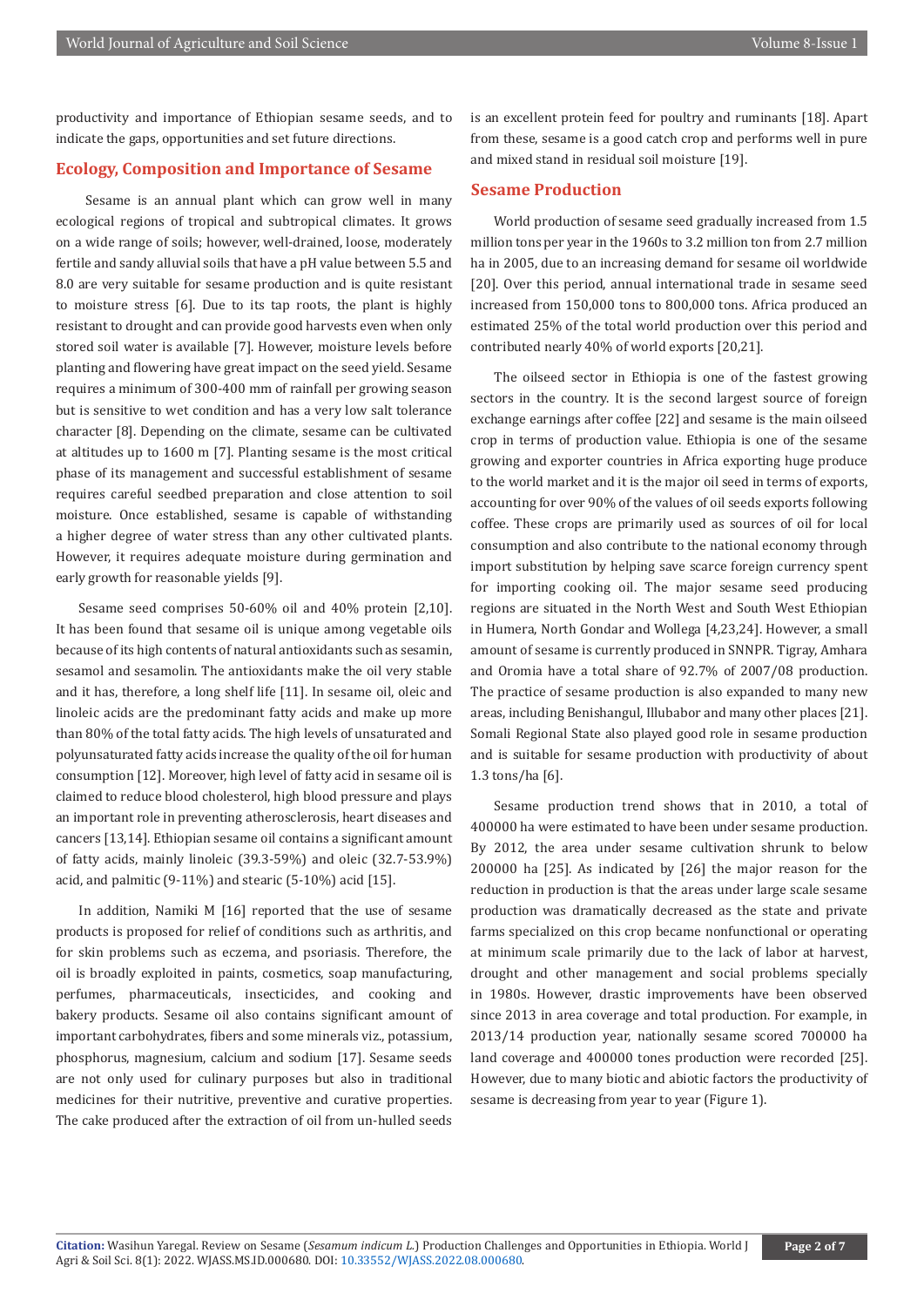

#### **Challenges for Sesame Production in Ethiopia**

Sesame yields are highly variable depending upon the growing environment, cultural practices and the type of cultivar. It is a low yielder and worldwide average yields are low [27]. Despite of its nutritional and high value crop, the existing production system suffers from traditional farming practices, unimproved seed, lack of fertilizer use, etc. This situation has caused productivity of the crop per hectare to be far below the estimated FAO potential, which is about 16 quintals/ha [4]. According to MoARD master plan, during 2000 the average productivity of sesame was 4.58 quintals/ ha. However, CSA report of 2005-06 indicates that the crop's productivity level is 7.07 quintals/ha countrywide. As reported by [28], lack of wider adapting cultivars, shattering of capsules at maturity, nonsynchronous maturity, poor stand establishment, lack of fertilizer responses, profuse branching and low harvest index are the major constraints in sesame production worldwide. However, in Ethiopia, lack of appropriate storage facilities and mechanical mixtures of different variety seeds has been reported as a problem inhibiting sesame production and productivity. In addition, various biotic stresses, such as weeds, insect pests and diseases cause severe yield losses in the country.

#### **Weeds**

Numerous weed species affect the growth and development of sesame through competing for resources such as light, moisture and nutrients in the soil, which can decrease the crop quality, higher the production costs due to increased cultivation and hand weeding, and considerably reduce crop yields. They also serve as alternate hosts of insect pests and diseases. In the major sesame growing areas of Ethiopia, more than 98 weed species from 31 families causing damage to sesame crop have been identified; with grasses,

sedges, bind weeds and broadleaf weeds dominantly growing in different regions around the country [15].

Among weed species, grasses are the most abundant weeds in the northwest part of the country. For instance, in Metekel Zone of Benishangul gumuz regional state, *graminaceae* species are the most dominant ones, 22%, followed by Compositae (17%).

Sesame is a poor competitor of weeds. Crop yields often depend on the amount, size, and proximity of weeds present after crop emergence. Sesame yield loss due to weeds on the other hand may vary based on several factors such as management options practiced, weed species, pre and post emergence herbicide application, and growing conditions. As indicated by [15], over all yield loss due to weed infestation in Metekel, Humera and Werer under irrigation recorded 42, 83 and 92%, respectively. As a thumb rule, not weeding sesame may result in 100% yield loss depending on soil type, weather conditions and weed species [15].

#### **Insect pests**

Sesame yields are seriously affected by insect pests. Out of which [15] indicated that sesame webworm (*Antigstra catalaunalis*), sesame seed bug (*Elasmolomus*), sesame gall midge (*Asphondilia sesami*), green vegetable bug (*Nezara viridula*), grasshoppers, African bollworm (*Helicoverpa armigera*) and crickets are the major pests of sesame in Ethiopia. Insect pests of minor importance such as termites, aphids, jassides and whitefly also affect sesame in Ethiopia.

 **Sesame seed bug (***Elasmolomus***):** Sesame seed bug was reported long ago in Ethiopia, however, its prevalence and damage were restricted to the northwestern part of the country, and it is so important only in years of outbreaks. Seed bug is considered as a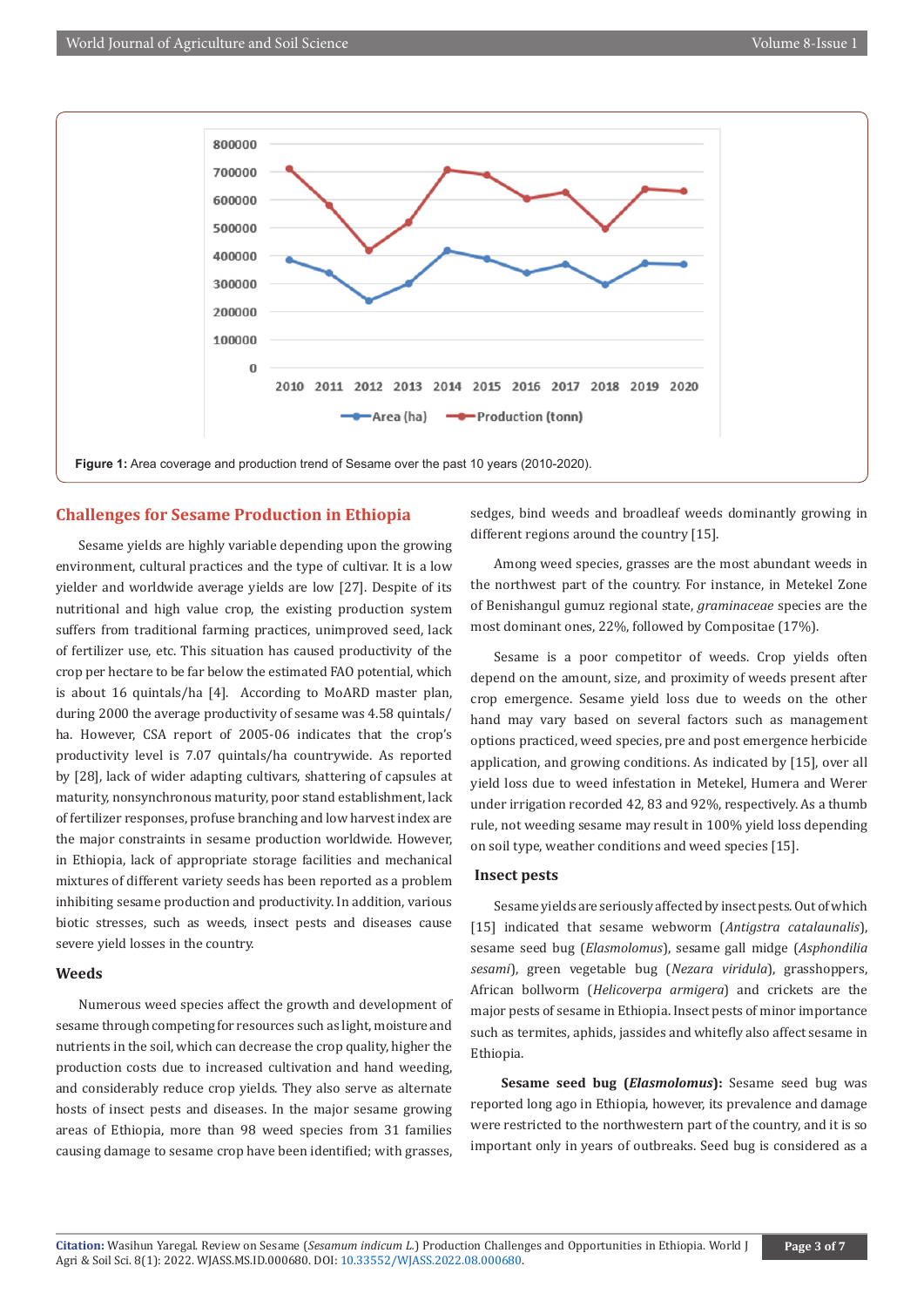local pest that appears in large numbers at harvest time. Currently, however, infestation of seed bug is increasing from year to year depending on climatic conditions like rainfall and humidity.

In Humera, bugs were found feeding on many species of weeds, trees and vegetable crops. Sesame is usually attacked in the field during drying and in warehouses by nymphs and adults, which suck the entire seed contents. The nymphs and adults incur damage by sucking the seed oil and its content, causing qualitative and quantitative losses, Weight loss of more than 50% was recorded after only 10 days of storage on open and bug infested ground, if left long losses could be as high as 100%. The quality loss resulting due to bug feeding is expressed in color and taste change that makes the seed bitter and dark/unmarketable [15].

**Sesame webworm (***Antigastra catalaunalis***):** Sesame webworm or leaf roller is an important, well-established and widely distributed insect pest of sesame in Ethiopia [29]. It is a sporadic pest that causes greatest damage during seedling and flowering stages, and may continue until harvest, feeding on mature seeds hidden inside capsules. Generally, webworm can cause 25-35% yield losses and damaged capsule may inflict up to 100% seed loss.

**Sesame gall midge (Asphnodylia sesami):** Sesame gall midge was minor pest of sesame in Humera area, but nowadays, it became key pest mainly due to mono cropping system of sesame production. Where it occurs, the gall midge causes extensive damage and the larvae are the damaging stage. Eggs are laid in ovaries of flowers and the gall begins to develop before the petals wither or become twisted and stunted and do not develop into flower or capsules.

Even though not yet quantified, estimated yield reduction could reach more than 30% in heavy infestation years.

**Insect pests of minor importance:** A number of insect pest species with minor economic importance infest sesame. Aphids and Whiteflies: Nymphs and adults of both species pierce the plant tissues and feed on sap. Heavy feeding of both species on leaves cause crinkling and cupping, induce production of honeydews that serve as the substrates for the growth of black sooty molds, and result in reduces photosynthesis and stunted growth. Heavily infested sesame plants will turn yellow, eventually wilt because of excessive sap removal, and finally die off. These insects are also known to transmit virus diseases of many crops.

#### **Termites**

Termite is an important pest of sesame in the field and storages in drier areas, especially in places with low and poor rainfall distribution. Field attack may start from seedling stage and continue to harvest and shocks. Infesting stacked sesame causes severe economic damage as termites build soil on shocks and contaminates the seed during trashing. So far, yield loss from termite damage is not quantified in sesame however; farmers' may

bear up to 100% loss in severe cases. Pests attack the crop in all stages of its development. The most important storage pests of sesame in Ethiopia are the red flour beetle (*Tribolium confusum*) and rice moth (Corcyra cephalonica). These are cosmopolitan insect pests that attack a range of stored products.

#### **Diseases**

Sesame is the crop most intolerant to leaf diseases. It is affected by several diseases in Ethiopia. As reported by [30], bacterial blight, phyllody (Mycoplasma), Fusarium wilt, powdery mildew, Alternaria leaf spot and Cercospora leaf spot are the common sesame diseases registered in Ethiopia. Currently, bacterial blight in humid and phyllody in drier areas are very important, while powdery mildew and wilt are sporadic and minor economically.

**Bacterial blight (***Xanthomonas campestris pv. sesami***):**  Bacterial blight is very common disease in humid and high rainfall areas, transmitted by infected seeds and while phyllody is a highly destructive disease. Its incidence and severity varies depending on topography, altitude, and weather conditions. Disease incidence may reach up to 100% in areas such as Wellega, Pawe and Gambella where high humidity persists for longer time while it is about 10- 50% in semi-arid areas like Werer and Humera. It affects the plant at any stage of development.

It is found that the disease was devastates and often instigates remarkable damages to the crop. Under favorable conditions, i.e. soil moisture (30-40%) and relative humidity (75-85%), and during months when the average temperature is about 29oC acute losses have been reported [31]. It is known to cause losses of about 60% in capsule and 25-40% seed yield in Egypt [32], 21-27% seed yield loss in India [33] and up to complete yield loss under rainy and humid areas of Sudan and Ethiopia [34,35].

**Phyllody:** Phyllody is most destructive disease of sesame in drier areas like Werer, Babille, and Bisidimo and partly in the north-west. It is transmitted by jassids and whiteflies, and causes deformation of leaves and flowers, which remain green with the calyx and corolla, sometimes stiff, forming a half-open hood. Phyllody infected plants do not bear capsule, if does they are deformed and crack before maturity and seeds are shriveled.

#### **Other Factors**

Besides the biotic factors, there are also many other factors inhibiting sesame production and productivity. This includes:

 **Drought:** unpredictable onset and cessation of rainfall in Ethiopia affect production, productivity and quality of sesame. Even though sesame is highly drought tolerant crop, prolonged dry spells during its early growth stages affect growth and development. Cessation of rainfall during the mid-growth stages (flower initiation and grain filling) deter pollination and seed set.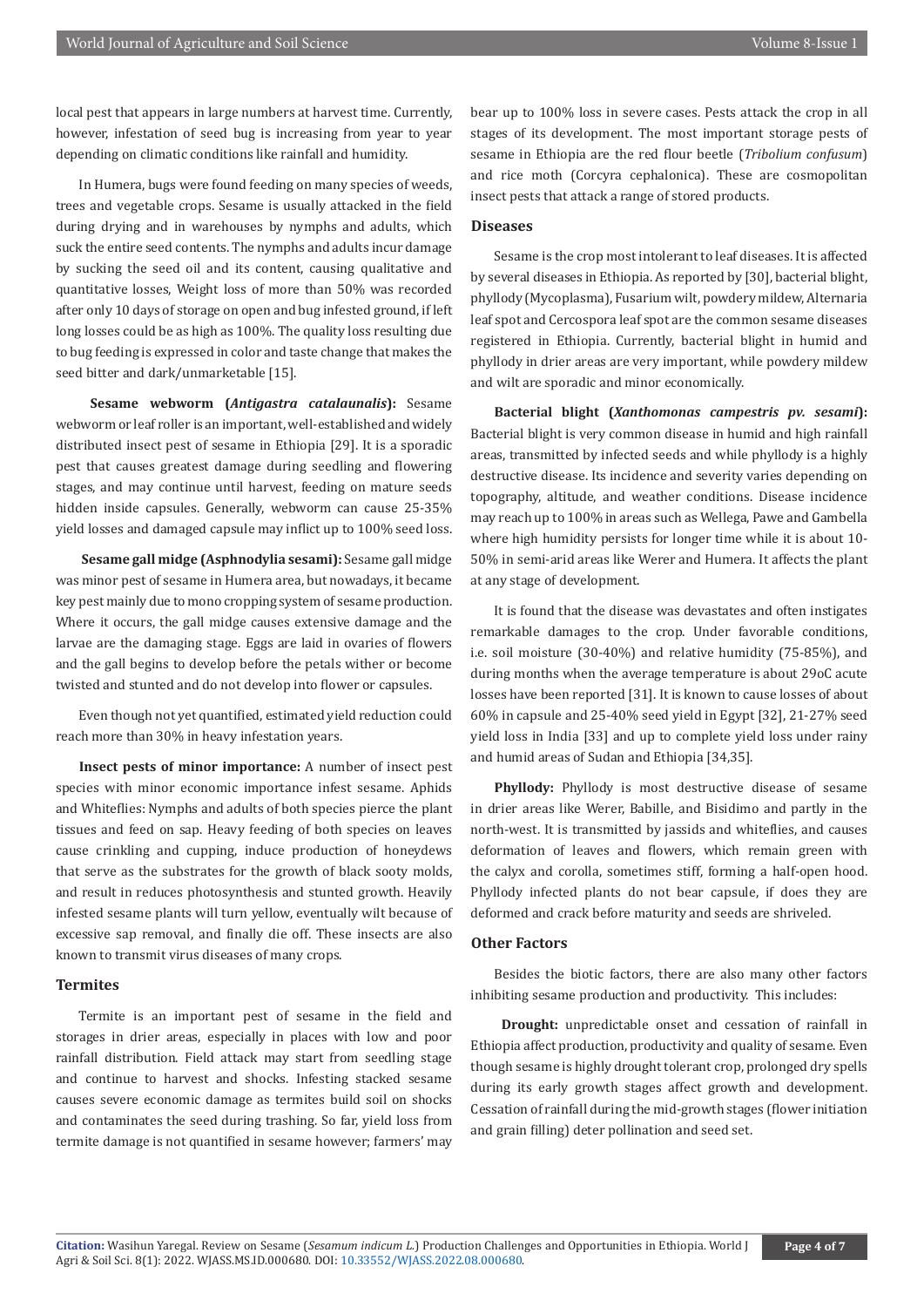**Lack of improved and high yielding varieties for different agro-ecologies with desirable agronomic qualities viz. nonshattering, disease/pest resistance:** Naturally, sesame is a low yielder crop but the productivity of sesame varieties in Ethiopia is very low when compared with other countries'. Sesame capsules crack and shed seeds when they reach maturity and harvesting is late and leads to considerable amount of yield loss from shattering. Besides, poor fertilizer response of sesame and lack of varieties which respond to inorganic fertilizers.

**Traditional production system:** Poor management practices by farmers and investors. Farmers use traditional plowing system, oxen or donkey or camel driven plow; which is labor intensive incurring high cost of production, shallow till and difficult for row plantation and fertilizer application.

- Lack of adequate knowledge of farming and post-harvest crop management
- Lack of improved technologies/facilities (planting, harvester)
- majority of sesame growers are farmers whom cannot afford modern planting and harvesters and threshing machines.
- Less attention to sesame research when compared to other crops like maize and wheat though it is major export commodity next to coffee.
- Lack of collaboration among breeding institutes and food industries

Despite the high potential for increased production of sesame and the rapidly growing demand in the international market for Ethiopian sesame, it has been observed that the supply chain of sesame also suffers from different challenges including the adulteration or mixing of sesame with different sources of varying quality. Thus, it is believed that selecting and grading sesame according to its quality and clearly specifying its characteristics can create higher market prices as well as fulfill buyer expectations in the end market [36]. This necessitates the coordination of different stakeholders at any stage in production, post-harvest handling and processing to obtain better quality.

### **Future Opportunities for Sesame Production in Ethiopia**

The existing production system of sesame seed is highly dependent on high marketable value and suitability of environmental conditions especially in the lowlands of Northwestern and Southwestern areas. Environmental suitability for sesame production and the presence of ample genetic diversity of sesame in Ethiopia would give better possibility or potential for improvement. The opportunities and future prospectus of sesame production in Ethiopia is indicated as follows. There is also an enormous potential to expand sesame seed production in the country through cultivation of additional new land, through

transfer of technology and the provision of inputs, the increment of production and yield will be achieved strongly. The diversified agro-ecology and availability of huge area in different regions of Ethiopia is suitable for sesame production, availability of virgin fertile new areas which can be cultivated on large scale and cheap and abundant labor source for the peak periods (planting, weeding and harvesting) are the key indicators of the future potential. There are few varieties under research and verification in different research centers across the country, and disseminating these varieties to farmers and growers will be encouraging, promoting sesame research and development, giving attention with the contribution of the crop to the country will help improve production and productivity of the crop, there is good demand for Ethiopian sesame in the world market due to its proximity, yet, the crop has got less emphasis regardless of its foreign currency. The oil qualities of varieties currently under production are relatively good and encouraging but needs to improve further. Though there is an effort by some research centers in Ethiopia in variety development and agronomic research but yet it is not enough to bring impact in increasing production and productivity of sesame. Diseases and insects are causing significant yield loss in sesame crop. The research attention that has been given to improve this crop is not comparable with the contribution of this crop in Ethiopian economy.

#### **Conclusion and Recommendations**

Sesame has high agronomic importance as it has the ability to adapt to harsh environments. Hence, in many sesame growing regions the crop is indispensable not only for its economic importance but also for its suitability in such harsh areas. Therefore, developing improved cultivars and production technology is required to increase sesame yields and establish stability in different growing areas. More productive sesame cultivars that have been adapted by breeding are expected to be the major strategy for increasing yield and establishing stability in Ethiopia. However, it is understood that the current productivity level of sesame in Ethiopia is far below the expected average, and therefore there is room for improvement by means of a better farming system and the implementation of improved inputs. Moreover, since there is still land available in the northwestern, western and southwestern areas of the country, the potential for increasing production volume is great. Therefore, to solve the prevailing challenges and improve production potential as well as quality of sesame, the use of improved technologies in general is highly recommended. Thus, it is important to focus on the following points:

- Developing improved cultivars and production technology is required to increase sesame yields and establish stability in different growing areas,
- More productive sesame cultivars that have been adapted by breeding are expected to be the major strategy for increasing yield and establishing stability in Ethiopia,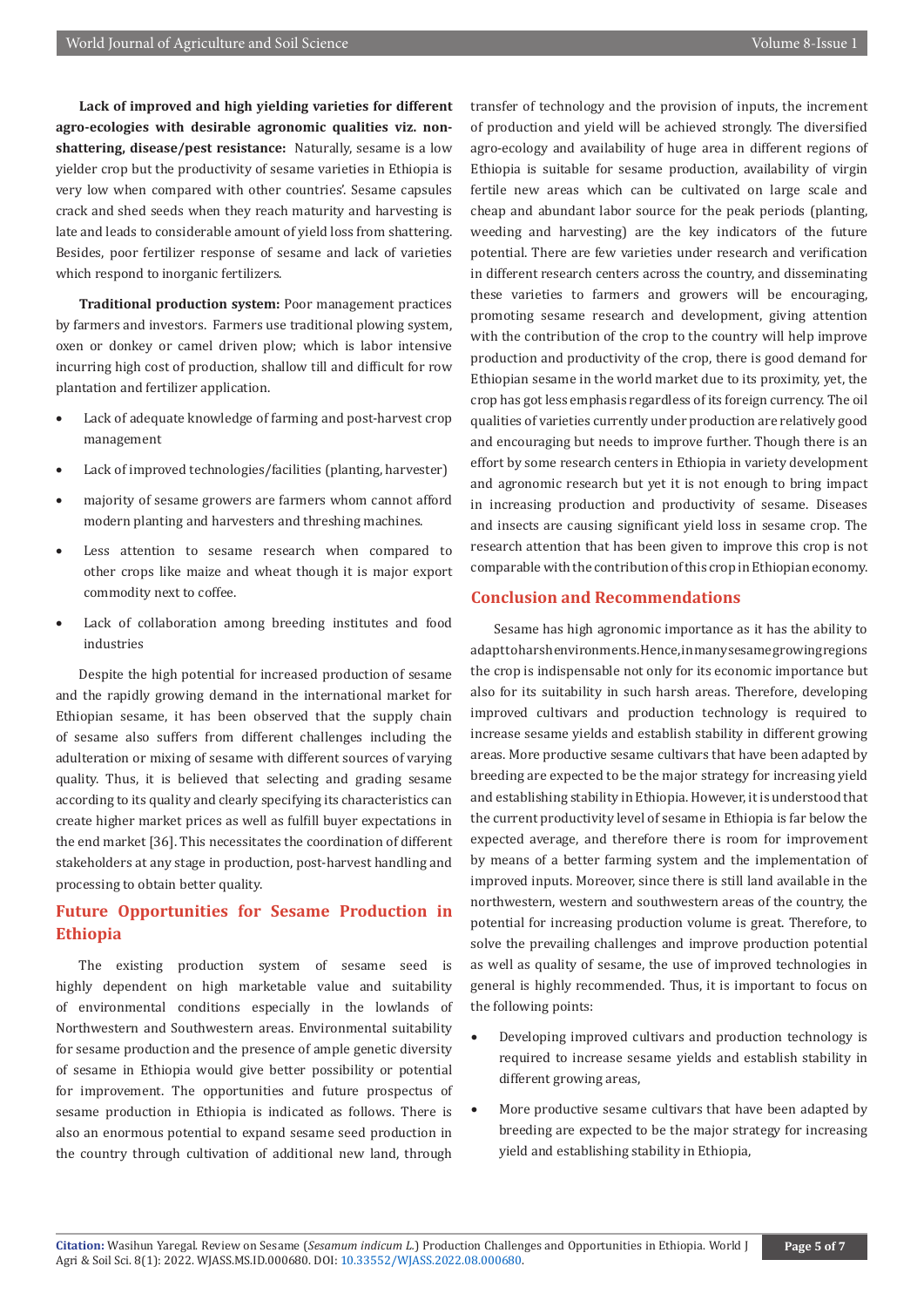- Introduction and identification of better adaptable cultivars with better resistance to important diseases and pests,
- Development of high yielding potential variety with improved quality traits through application of modern breeding techniques.
- Development of improved agronomic and managemental practices and the implementation of improved inputs,
- Capacity building on sesame crop improvement and postharvest handling to maintain the quality of produce,
- Attention should be given to strengthen the collaborative efforts of all concerned stakeholders in the improvement of the crop.

#### **Acknowledgement**

None.

#### **Conflict of interest**

No conflict of interest.

#### **Refrences**

- 1. [Zhang H, Miao H, Wang L, Qu L, Liu H, et al. \(2013\) Genome sequencing](https://www.semanticscholar.org/paper/Genome-sequencing-of-the-important-oilseed-crop-L-Zhang-Miao/9fe975282ab9a6db8d6a569271a7bc7de5b00cca)  [of the important oilseed crop Sesamum indicum L. Genome Biology 14:](https://www.semanticscholar.org/paper/Genome-sequencing-of-the-important-oilseed-crop-L-Zhang-Miao/9fe975282ab9a6db8d6a569271a7bc7de5b00cca)  [401.](https://www.semanticscholar.org/paper/Genome-sequencing-of-the-important-oilseed-crop-L-Zhang-Miao/9fe975282ab9a6db8d6a569271a7bc7de5b00cca)
- 2. Brar G, Ahuj A, (1979) Sesame: its culture, genetics, breeding and biochemistry. Annual Review Plant Science 1: 285-313.
- 3. Ram R, Cat lin D, Romero J, Cowley C (1990) Sesame: New approaches f or crop improvement. Advances in new crops, Proceeding, Timber press, Port land. Pp. 225-228.
- 4. Wijnands J, Biersteker J, Hiel R (2007) Oilseeds Business Opportunities in Ethiopia. The Hague, Pp: 30.
- 5. Tsehay Eshete (2006) Manual for sesame production and marketing. Ministry of agriculture and rural development. Addis Ababa, Ethiopia.
- 6. Abdi AE, Abdurahman, Muhyadin M (2009) Comprehensive Registry of Research Technology on Sesame Production. Somali Region Pastoral & Agro-Pastoral Research Institute (SoRPARI).
- 7. Augstburger F, Jorn Berger, Undo Censkowsky, Petra Heid, Jocachim Milz, et al. (2002) Organic Farming in the tropics and Subtropics Exemplary Description of 20 Crops Sesame, 1st edition.
- 8. Carlsson AS, Chanana NP, Gudu S, Suh MC, Were BA (2008) Sesame. In: Kole, C., (Eds.), Compendium of transgenic crop plant – Transgenic oilseed crops. Texas, USA: Wiley Blackwell, 2, Pp: 227-246.
- 9. WARC (Werer Agricultural Research Center) (2009) Sesame production, Werer, Ethiopia.
- 10. [Caliskan S, Arslan H, Arioglu, N Isler \(2004\) Effect of planting method and](https://scialert.net/abstract/?doi=ajps.2004.610.613)  [plant population on growth and yield of sesame \(](https://scialert.net/abstract/?doi=ajps.2004.610.613)*sesamum indicumL*.) [in a Mediterranean type of environment. Asian Journal of Plant Science](https://scialert.net/abstract/?doi=ajps.2004.610.613)  [3\(5\): 610-613.](https://scialert.net/abstract/?doi=ajps.2004.610.613)
- 11. [Suja KP, Abraham SN, Thamizh A, Jayalekshmy, C Arumughan \(2004\)](https://www.sciencedirect.com/science/article/abs/pii/S0308814603002486)  [Antioxidant efficacy of sesame cake extract in vegetable oil protection.](https://www.sciencedirect.com/science/article/abs/pii/S0308814603002486)  [Food Chem 84\(3\): 393-400.](https://www.sciencedirect.com/science/article/abs/pii/S0308814603002486)
- 12. [Nupur M, KV Bhat, PS Srivastava \(2010\) Variation in fatty acid](https://link.springer.com/article/10.1007/s11746-010-1615-9)  [composition in Indian germplasm of sesame. Journal of the American Oil](https://link.springer.com/article/10.1007/s11746-010-1615-9)  [Chemists' Society 87\(11\): 1263-1269.](https://link.springer.com/article/10.1007/s11746-010-1615-9)
- 13. [Hibasami H, Fujikawa T, Takeda H, Nishibe S, Satoh T, et al. \(2000\)](https://pubmed.ncbi.nlm.nih.gov/11032916/) [Induction of apoptosis by Acanthopanax senticosus HARMS and its](https://pubmed.ncbi.nlm.nih.gov/11032916/) [component, sesamin in human stomach cancer KATO III cells. Oncol Rep](https://pubmed.ncbi.nlm.nih.gov/11032916/) [7\(6\): 1213-1216.](https://pubmed.ncbi.nlm.nih.gov/11032916/)
- 14. [Miyahara Y, Hibasami H, Katsuzaki H, Imai K, Komiya T \(2001\) Sesamolin](https://pubmed.ncbi.nlm.nih.gov/11254875/) [from sesame seed inhibits proliferation by inducing apoptosis in human](https://pubmed.ncbi.nlm.nih.gov/11254875/) [lymphoid leukemia Molt 4B cells. Int J Mol Med 7\(4\): 369-371.](https://pubmed.ncbi.nlm.nih.gov/11254875/)
- 15. Geremew Terefe, Adugna Wakjira, Muez Berhe, Hagos Tadesse (2012) Sesame Production Manual. Ethiopian Institute of Agricultural Research Embassy of the Kingdom of the Netherlands, EIAR, Ethiopia P.49.
- 16. Namiki M (1995) The chemistry and physiological functions of sesame. Food Reviews International 11(2): 281-329.
- 17. Loumouamou B, Silou TH, Desobry S (2010) Characterization of seeds and oil of sesame (*Sesamum indicum L.*) and the kinetics of degradation of the oil during heating. Research Journal of Applied Sciences, Engineering and Technology 2(3): 227-232.
- 18. [Pathak N, Rai AK, Kumari R, Thapa A, Bhat KV \(2014\) Sesame crop: An](https://www.scirp.org/journal/paperinformation.aspx?paperid=46023) [underexploited oilseed holds tremendous potential for enhanced food](https://www.scirp.org/journal/paperinformation.aspx?paperid=46023) [value. Agricultural Sciences 5\(6\): 519-529.](https://www.scirp.org/journal/paperinformation.aspx?paperid=46023)
- 19. Anonymous (2005) Survey of Indian agriculture by Hindu. The Hindu pp. 58-64.
- 20. Mkamilo GS, Bedigian D (2007) Sesamum indicum L. In: van der Vossen, H.A.M. & Mkamilo, G.S. (eds). PROTA 14: Vegetable oils/Oléagineux. Wageningen, Netherlands.
- 21. [Dagnachew Lule, Girma Mangistu, Chemeda Daba, Kasa Mamo, Abeya](https://www.ajol.info/index.php/eajsci/article/view/101843) [Temesgan, et al. \(2011\) Registration of Obsa and Dicho Sesame](https://www.ajol.info/index.php/eajsci/article/view/101843) (*Sesamum indicum L.*[\) Varieties: E Afr J of Sci 5\(1\): 66-68.](https://www.ajol.info/index.php/eajsci/article/view/101843)
- 22. FAOSTAT (2012) Food and Agriculture Organization of the United Nations.
- 23. Dawit A, Meijerink G (2010) The Ethiopian Commodity Exchange (ECX): An overview. A report prepared by Ethiopian Pulses, Oil seeds and spices processors Export ers Association, Public Private partnership and Wageningen University. Pp. 5-34.
- 24. CSA (Central Statistical Authority) (2011) Federal Democratic Republic Ethiopia: Central statistics Agency. Agricultural Sample survey 2010/ 11 (2003 E.C) (Sep-Dec 2010). Vol I. Report on Area and Product ion of major crops (private peasant holdings, Meher season). Statistical Bulletin. Addis Ababa, Pp. 12-96.
- 25. FAOSTAT (2022) Food and Agriculture Organization of the United Nations.
- 26. Elias Urage (1988) The current status and Future trends of sesame research in Ethiopia. In: Abbas Omran (ed). Oil crops: Sufflower, Lineseed and sesame. Proceedings of the fourth oil crops network workshop held at Nejoro, Kenya, pp. 25-29.
- 27. [Bedigian T, David S Seigler, Jack R Harlan \(1985\) Sesamin, sesamolin and](https://www.sciencedirect.com/science/article/pii/0305197885900717) [the original of sesame biochem systematics. Ecology 13\(2\): 133-139.](https://www.sciencedirect.com/science/article/pii/0305197885900717)
- 28. Ashri A (1994) Genetic resources of sesame: Present and future perspectives. In: Arora, R. K. and Riley, K.W. (Eds). Sesame Biodiversity in Asia-Conservation, Evaluation and Improvement, IPGRI Office for South Asia, New Delhi, India. Pp. 25-39.
- 29. Tadele A (2005) Sesame (*Sesamum indicum L.*) Research in Ethiopia: a Review of Past Work and Potential and Future Prospects. Sesame and Safflower Newsletter 20, Food and Agriculture Organization, United Nation.
- 30. Daniel E (2008) Investigation of the Genetic Variability among Land Races of Sesame from Ethiopia, MA Thesis, University of Hohenhein, Stuttgart,Germany.
- 31. [Habish HA, Hammad AH \(1970\) Effect of certain soil conditions and](https://agris.fao.org/agris-search/search.do?recordID=US201301173598) [atmospheric humidity on seedling infection by Xanthomonas sesami](https://agris.fao.org/agris-search/search.do?recordID=US201301173598) [Sabet and Dowson. Sudan Agric J 5\(1\): 30-34.](https://agris.fao.org/agris-search/search.do?recordID=US201301173598)